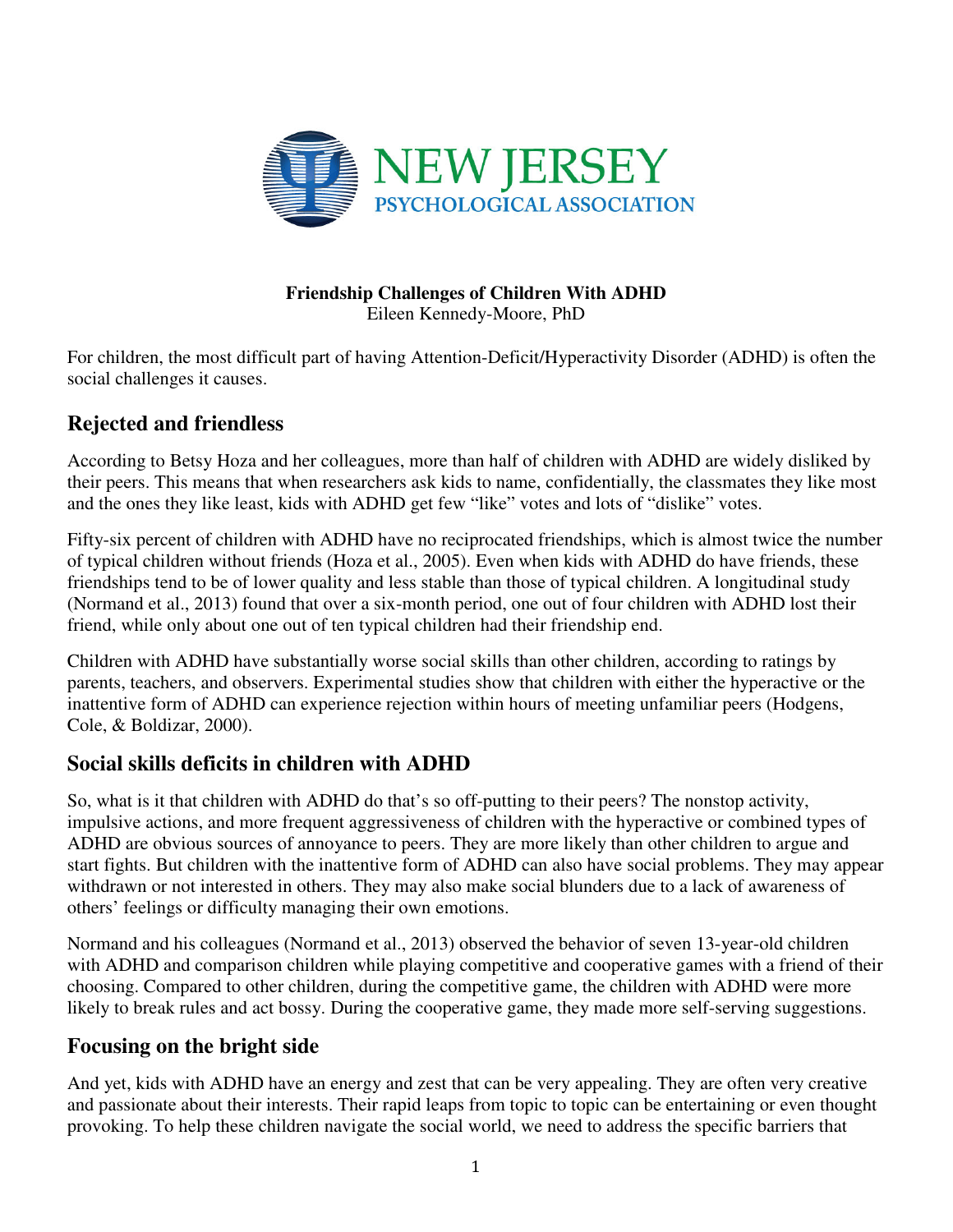prevent them from connecting with their peers.

## **Parent friendship coaching**

Helping children with ADHD learn to get along better with their peers is very difficult. Research shows that medication and reward systems can cut down on their inappropriate behavior, but these changes don't necessarily lead to greater peer acceptance or making friends.

Teaching these children social skills in isolation also hasn't proven helpful. Even when children can perform a certain skill perfectly in a clinic or home setting, it doesn't mean they'll remember to use that skill in a relevant situation at school or with a friend.

Intriguing research by Amori Mikami and colleagues suggests that "parental friendship coaching" may be an important key to helping children with ADHD address their social challenges. In a 2010 pilot study, these investigators trained parents of children with ADHD to coach their kids on how to get along by teaching social skills, organizing play dates, and cultivating a positive parent-child relationship. This led to improvements in children's social skills and friendships, as well as greater teacher-rated peer acceptance.

Of course, friendship coaching can be challenging for parents who also struggle with social difficulties. Focusing on specific relevant skills and planning interventions ahead of time can help parents feel more prepared for the job.

# **Addressing barriers to friendship**

Effective help for children with ADHD who have social problems needs to address important barriers that stand in their way:

### **1) Positive Illusory Bias**

Children with ADHD are often blind to their social problems. They overestimate their level of social skills and how well-liked they are, and they claim to be friends with kids who don't consider them friends. Research suggests that this bias is defensive.

### **-- Possible solution: Gentle guidance and support**

Feedback is essential for learning, but telling a child with ADHD, "You're being a jerk!" is neither helpful nor kind. If we want our kids to hear our recommendations, we first need to show that we understand their concerns and believe that their intentions are good, even when they mess up.

Getting criticized in front of others is likely to make kids feel ashamed. Encourage parents to pull their child aside for a private conversation, if they need correction. Parents need to acknowledge their child's feelings before offering any observations about difficulties. For instance, they could say, "It's frustrating when the game isn't going your way…" or "You don't like it when she does that…" Then, with the tone of someone sharing information with an ally, they can explain the impact of the child's behavior on others. "She's starting to get annoyed…" "He might think you don't care…"

### **2) Negative reputations**

Reputations are slow to change. When children have a history of social misbehavior, their peers are likely to expect continued misbehavior. They may focus on mistakes, overlook positive changes, and refuse to give a second chance.

### **-- Possible solution: Focus on individual friendships**